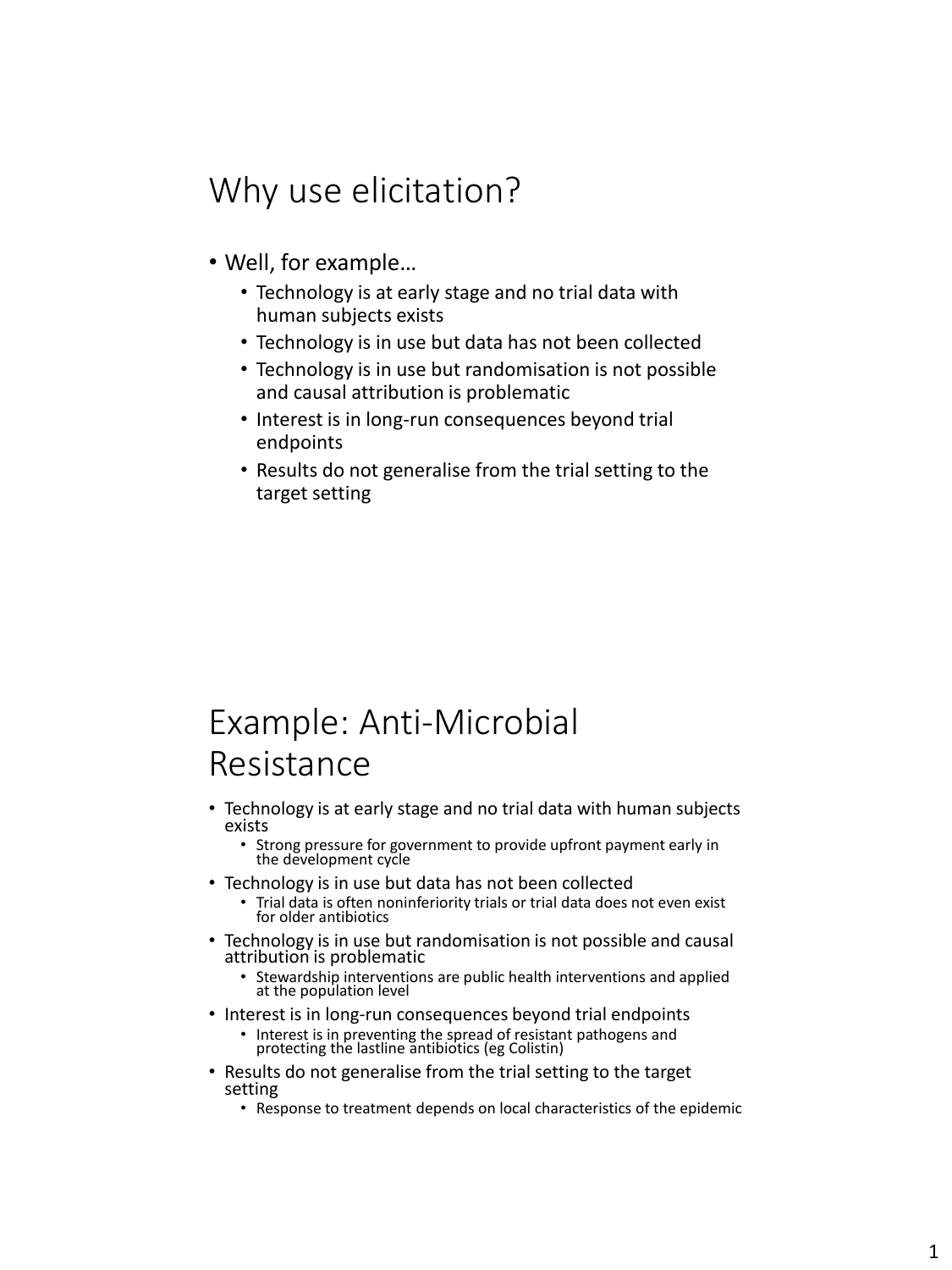

- Elicitations led by Abby Colson
- This research has received support from the Innovative Medicines Initiative Joint<br>Undertaking under grant agreement n°115618 [Driving re-investment in R&D and<br>responsible antibiotic use DRIVE-AB <u>www.drive-ab.eu</u>l,

## Can we really believe experts?

- The history of medicine is littered with experts who were confident but wrong
	- Venice treacle as a remedy for bubonic plague
	- Radical mastectomy for breast cancer
	- Thalidomide is "completely safe"



Freely licensed – see https://commons.wikimedia.org/wiki/File:Official\_portr ait\_of\_Michael\_Gove\_crop\_2.jpg